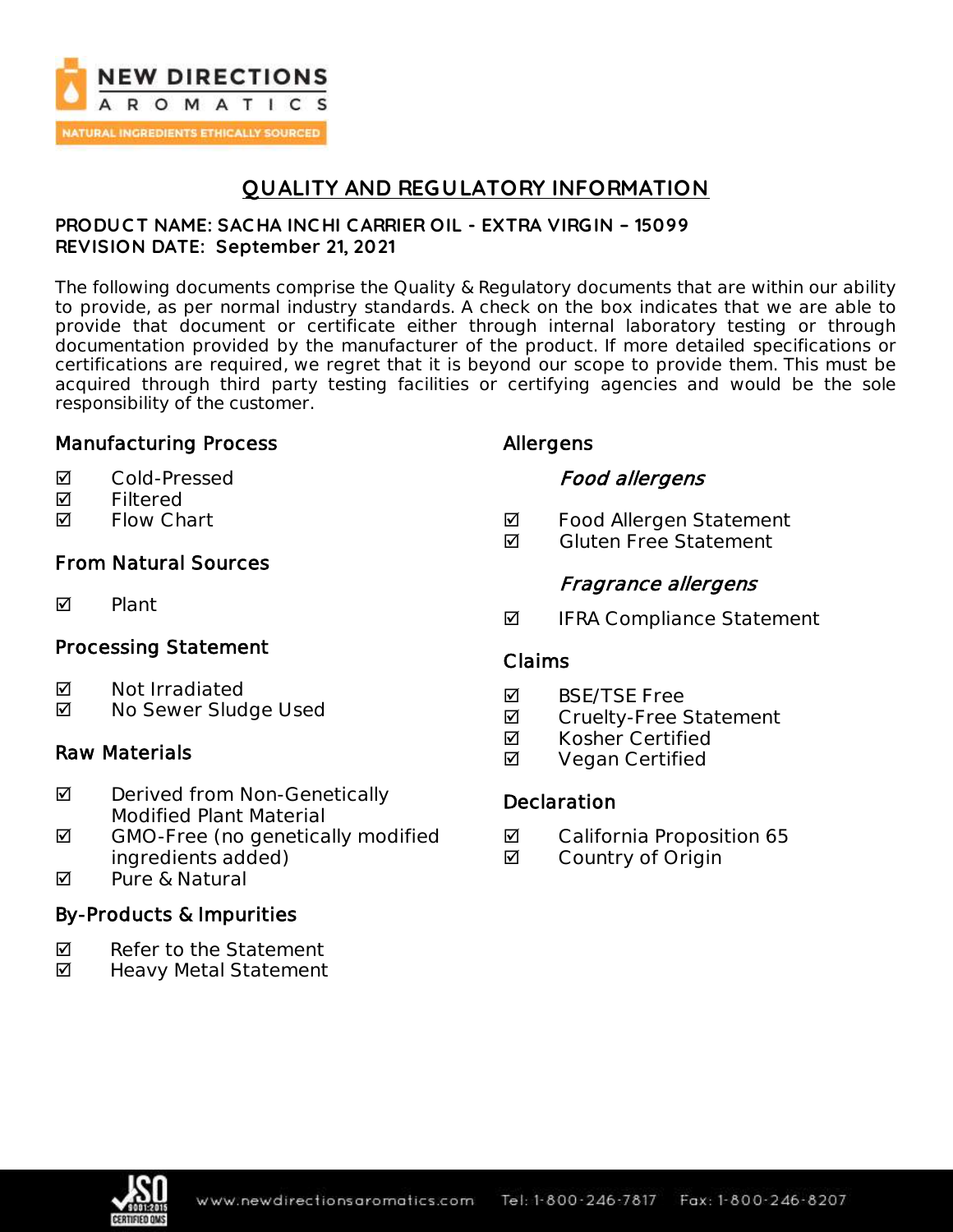

# **FLOW C HART**

## **PRODUC T NAME: SAC HA INC HI CARRIER OIL - EXTRA VIRGIN – 15099**



#### Disclaimer & Caution:

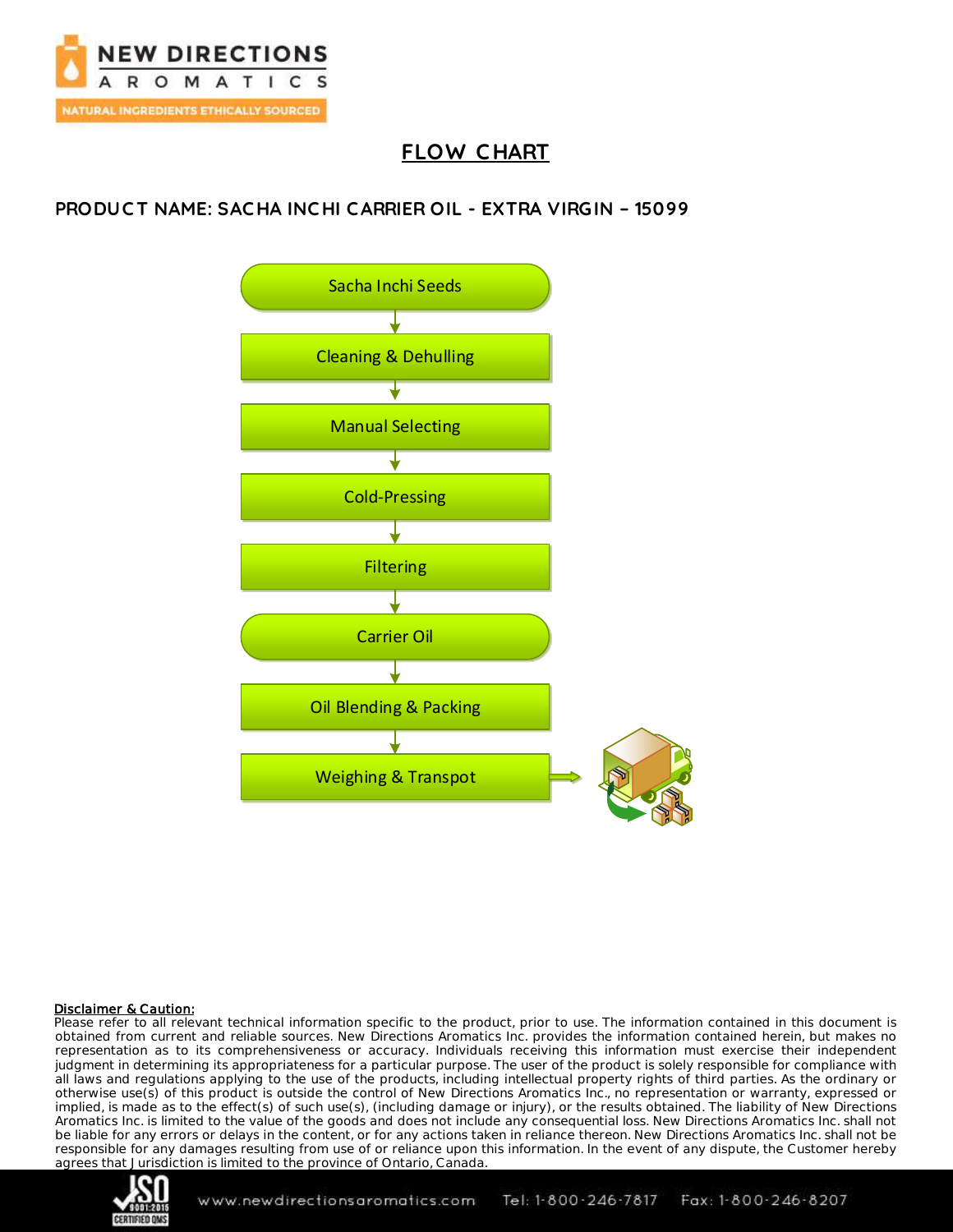

## **NON-IRRADIATION STATEMENT**

### **PRODUCT NAME: SAC HA INC HI CARRIER OIL - EXTRA VIRGIN – 15099**

We hereby declare that, to the best of our knowledge, this product has not been irradiated and does not contain any ingredient that has gone through any irradiation.

#### Disclaimer & Caution:

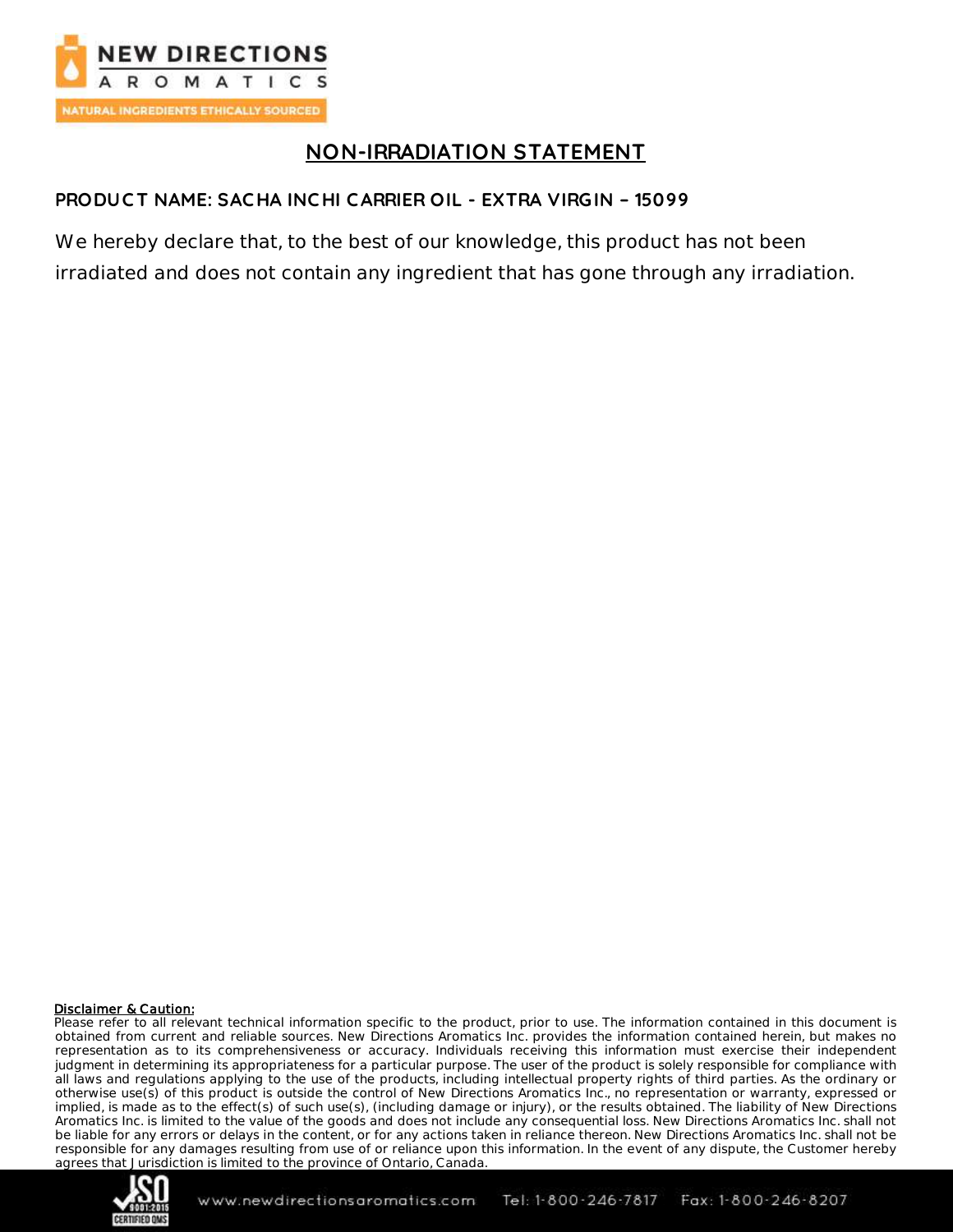

# **SEW ER SLUDGE STATEMENT**

#### **PRODUC T NAME: SAC HA INC HI CARRIER OIL - EXTRA VIRGIN – 15099**

We hereby declare that, to the best of our knowledge, this product has not been processed with sewer sludge.

#### Disclaimer & Caution:

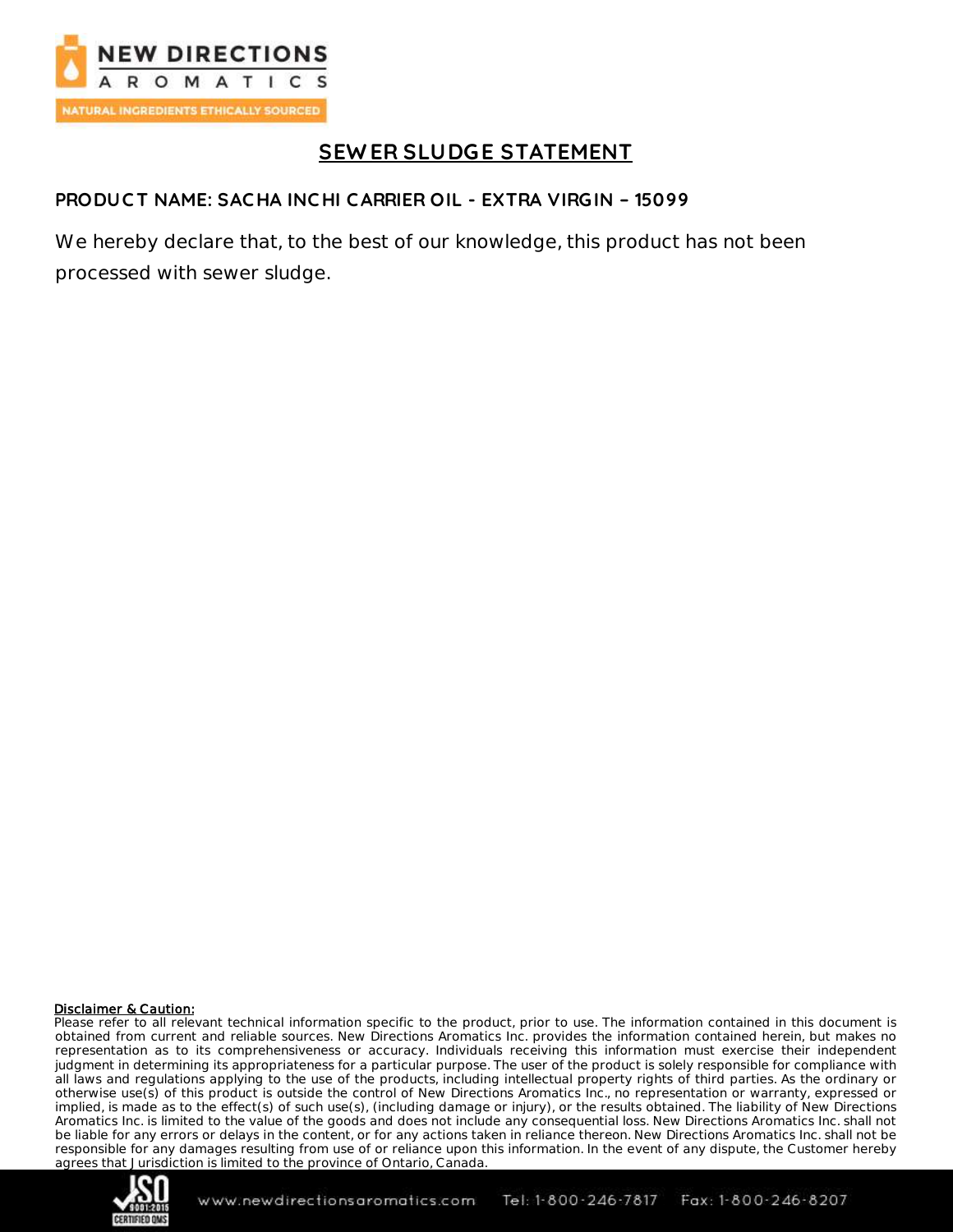

# **GMO STATEMENT**

#### **PRODUC T NAME: SAC HA INC HI CARRIER OIL - EXTRA VIRGIN – 15099**

We hereby declare that, to the best of our knowledge, this product was not produced from or with GMO plant material.

#### Disclaimer & Caution:

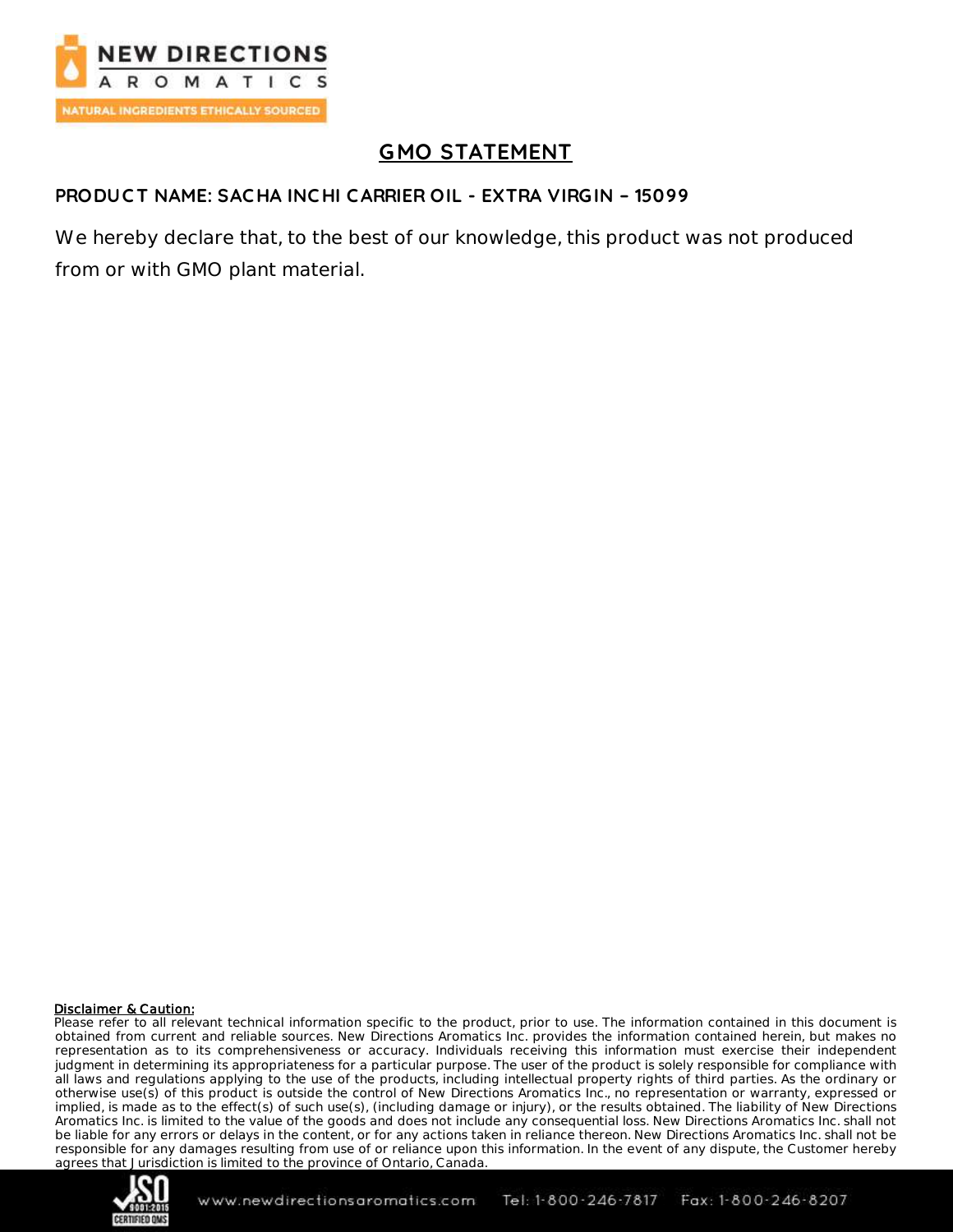

## **PURE & NATURAL STATEMENT**

### **PRODUC T NAME: SAC HA INC HI CARRIER OIL - EXTRA VIRGIN – 15099**

We hereby declare that, to the best of our knowledge, this product is 100 % pure and natural.

#### Disclaimer & Caution:

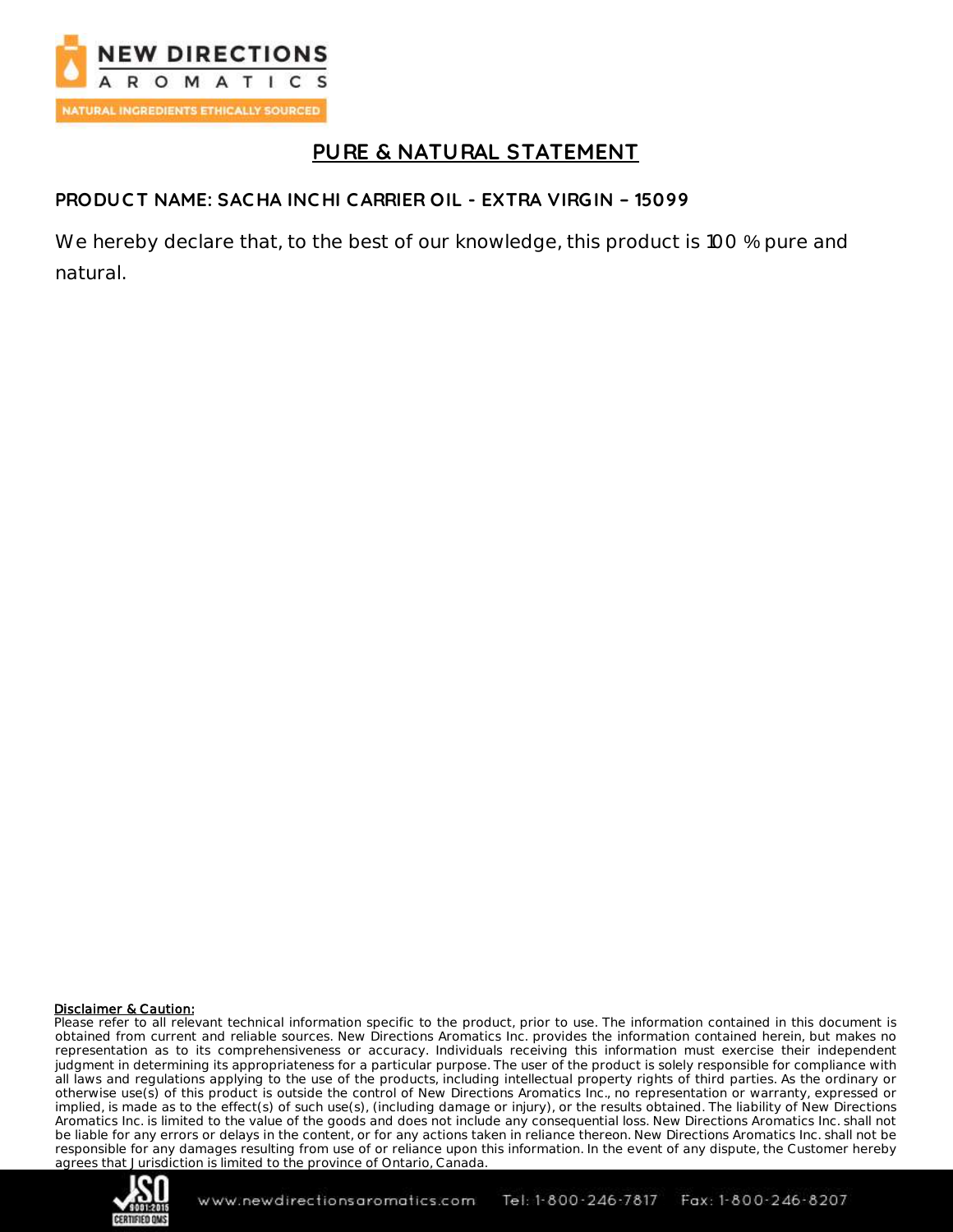

## **BY PRODUC TS & IMPURITIES STATEMENT**

#### **PRODUC T NAME: SAC HA INC HI CARRIER OIL - EXTRA VIRGIN – 15099**

We hereby declare that, to the best of our knowledge, this product does not contain and was not manufactured with any of the following substances:

- Parabens
- Phthalates
- Pesticides and Residual Pesticides

#### Disclaimer & Caution:

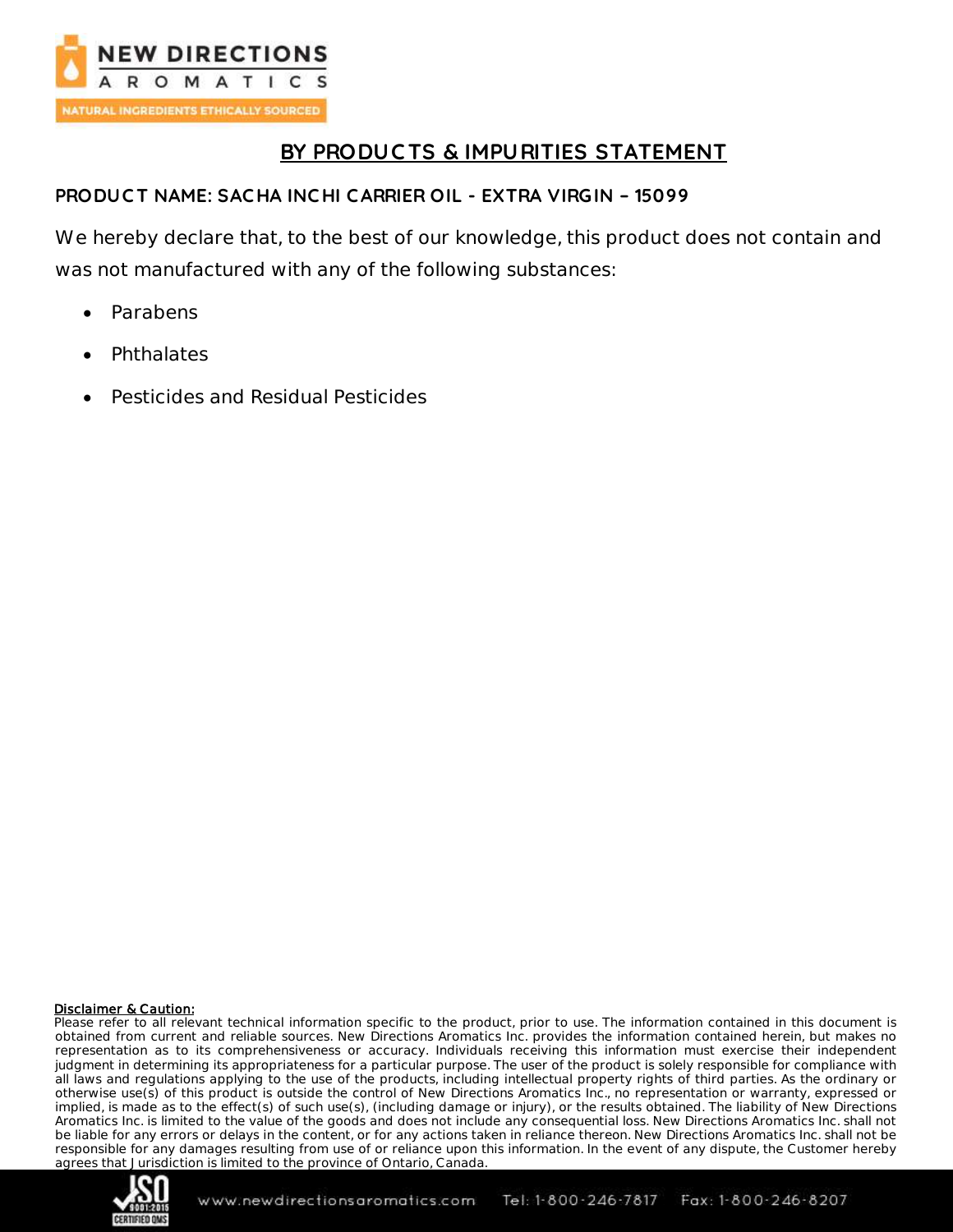

## **HEAVY METALS STATEMENT**

### **PRODUC T NAME: SAC HA INC HI CARRIER OIL - EXTRA VIRGIN – 15099**

We hereby declare that, to the best of our knowledge, this product complies with the following specifications in regard to heavy metals:

- Arsenic: ≤1 ppm
- Lead: ≤1 ppm
- Cadmium: ≤1 ppm
- Mercury: ≤0.1 ppm

#### Disclaimer & Caution:

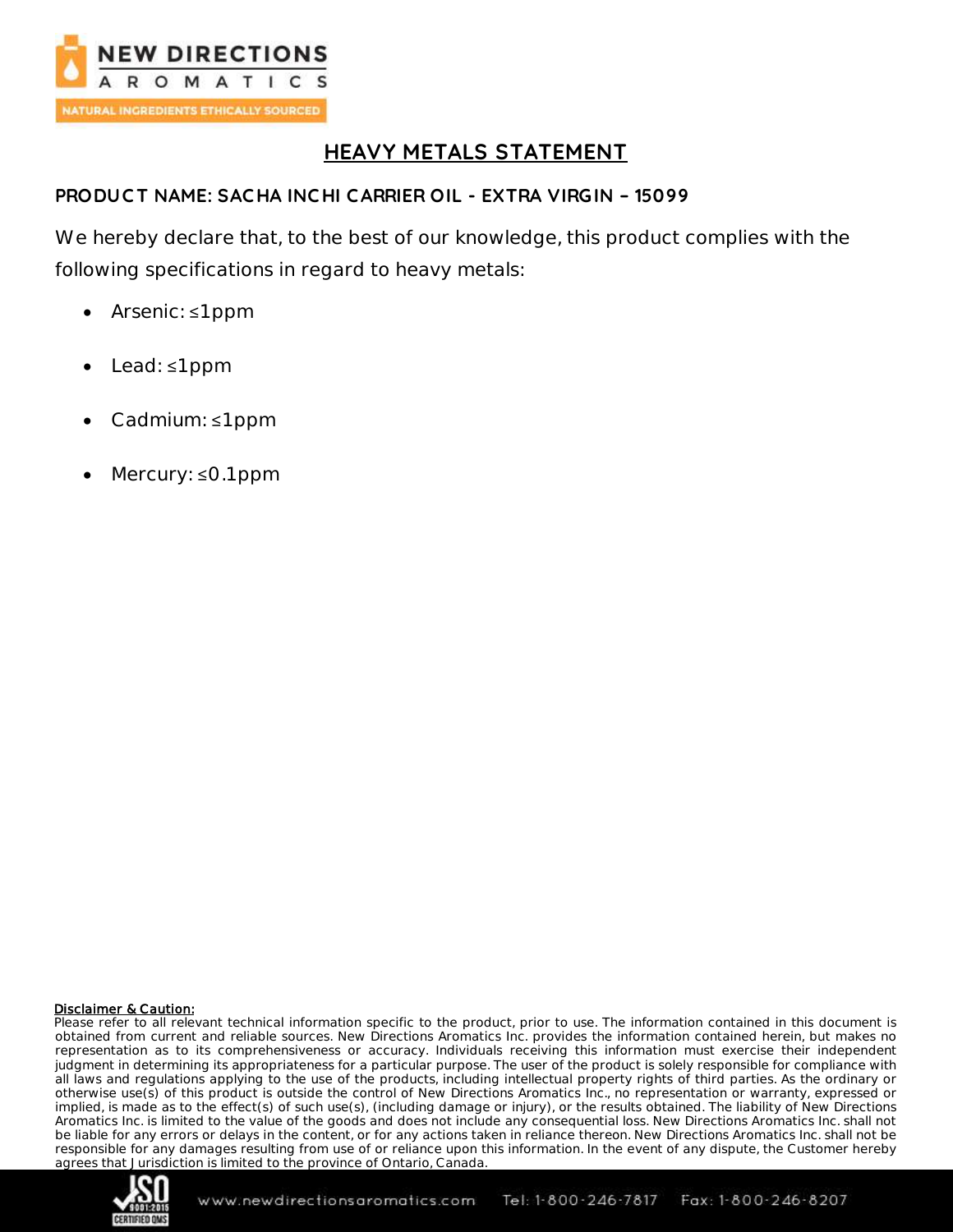

# **FOOD ALLERGEN INFORMATION**

#### **PRODUC T NAME: SAC HA INC HI CARRIER OIL - EXTRA VIRGIN – 15099**

| Component                                               | Present in the product |
|---------------------------------------------------------|------------------------|
| Peanuts (and/or derivatives,) e.g., protein oil         | <b>No</b>              |
| Tree Nuts (and/or derivatives)                          | No                     |
| Seeds (Mustard, Sesame) (and/or derivatives)            | No                     |
| Wheat, Barley, Rye, Oats, Spelt, Kamut or their hybrids | No                     |
| Gluten                                                  | No                     |
| Soybeans (and/or derivatives)                           | <b>No</b>              |
| Dairy (including lactose) or Eggs                       | <b>No</b>              |
| Fish or their products                                  | <b>No</b>              |
| Shellfish or their products                             | <b>No</b>              |
| Celery (and/or derivatives)                             | No                     |
| Lupin (and/or derivatives)                              | No                     |
| Sulphites (and derivatives) (added or $\geq$ 10 ppm)    | No                     |

#### Disclaimer & Caution:

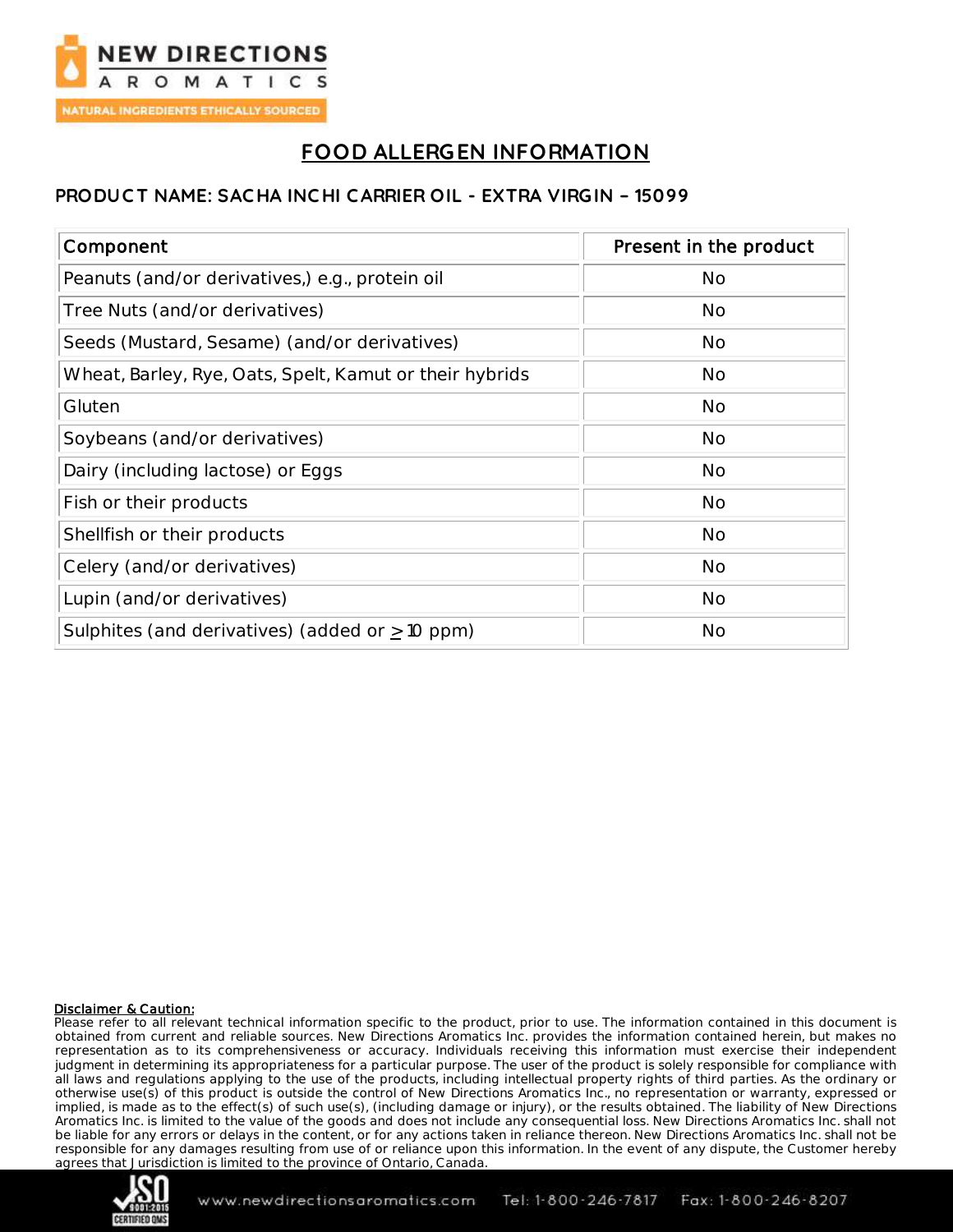

# **IFRA C OMPLIANCE STATEMENT**

### **PRODUC T NAME: SAC HA INC HI CARRIER OIL - EXTRA VIRGIN – 15099**

We hereby declare that, to the best of our knowledge, based on processing information and raw materials used, Fragrance Allergens listed in the EU Regulation 1223/2009 Annex III, N0 67-92 are not likely to be present.

#### Disclaimer & Caution:

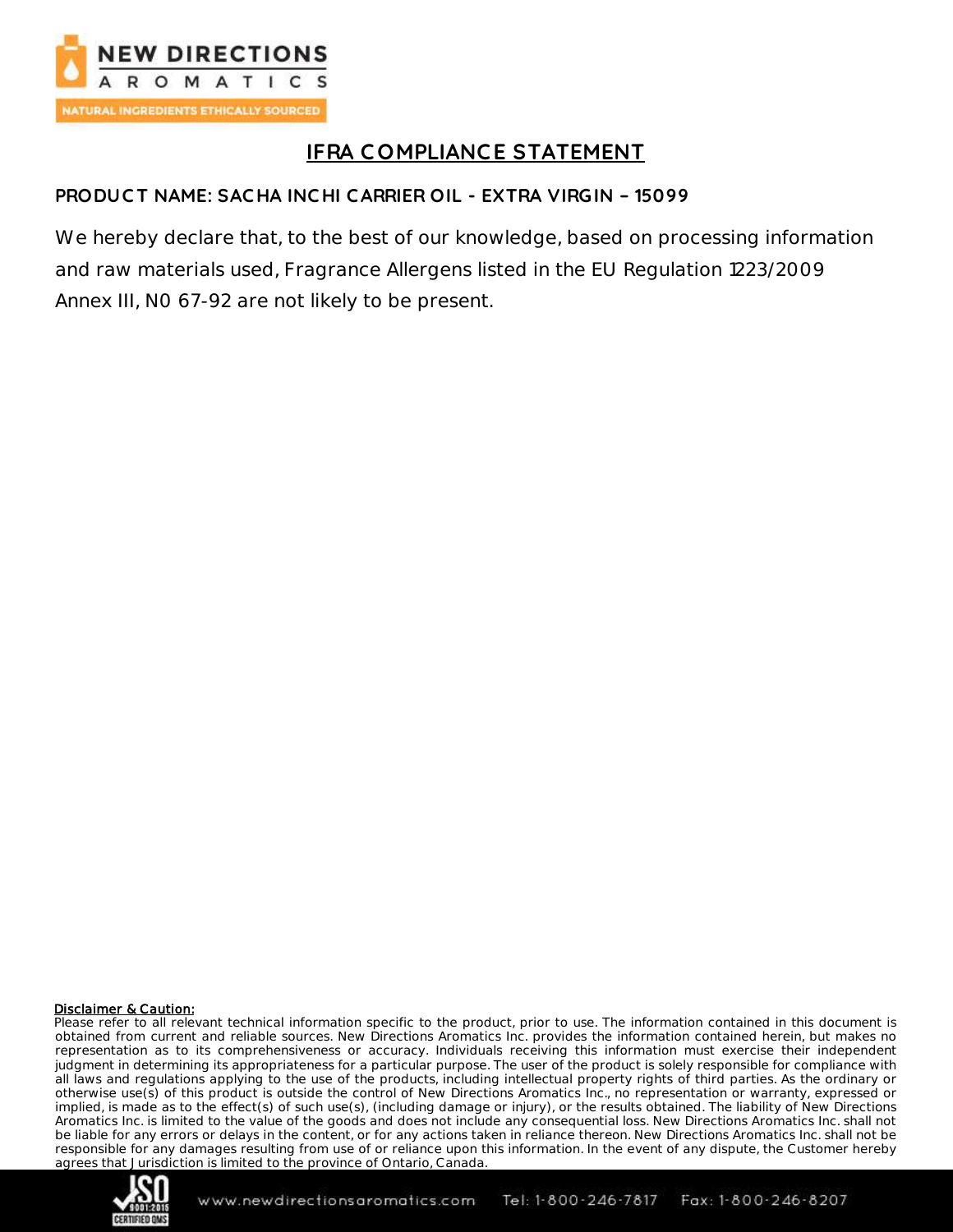

## **DEC LARATION OF BOVINE/TRANSFERABLE SPONGIFORM ENC EPHALOPATHY (BSE/TSE)**

#### **PRODUC T NAME: SAC HA INC HI CARRIER OIL - EXTRA VIRGIN – 15099**

We hereby declare that, to the best of our knowledge, this product was not made with, nor contains, any animal material or derivatives, and is free of BSE/TSE.

#### Disclaimer & Caution:

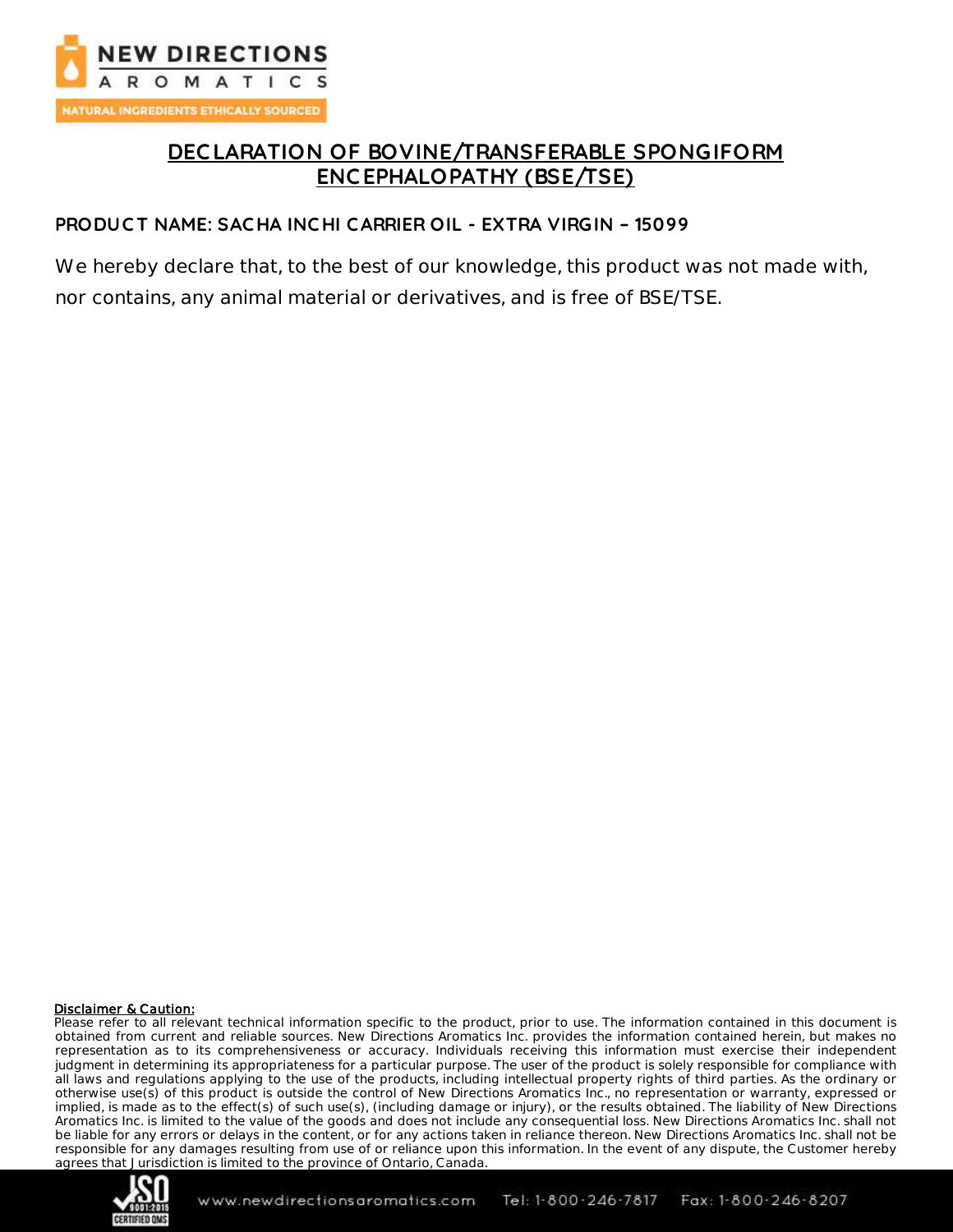

# **C RUELTY-FREE STATEMENT**

### **PRODUC T NAME: SAC HA INC HI CARRIER OIL - EXTRA VIRGIN – 15099**

We hereby declare that, to the best of our knowledge, this product has not been tested on animals.

#### Disclaimer & Caution:

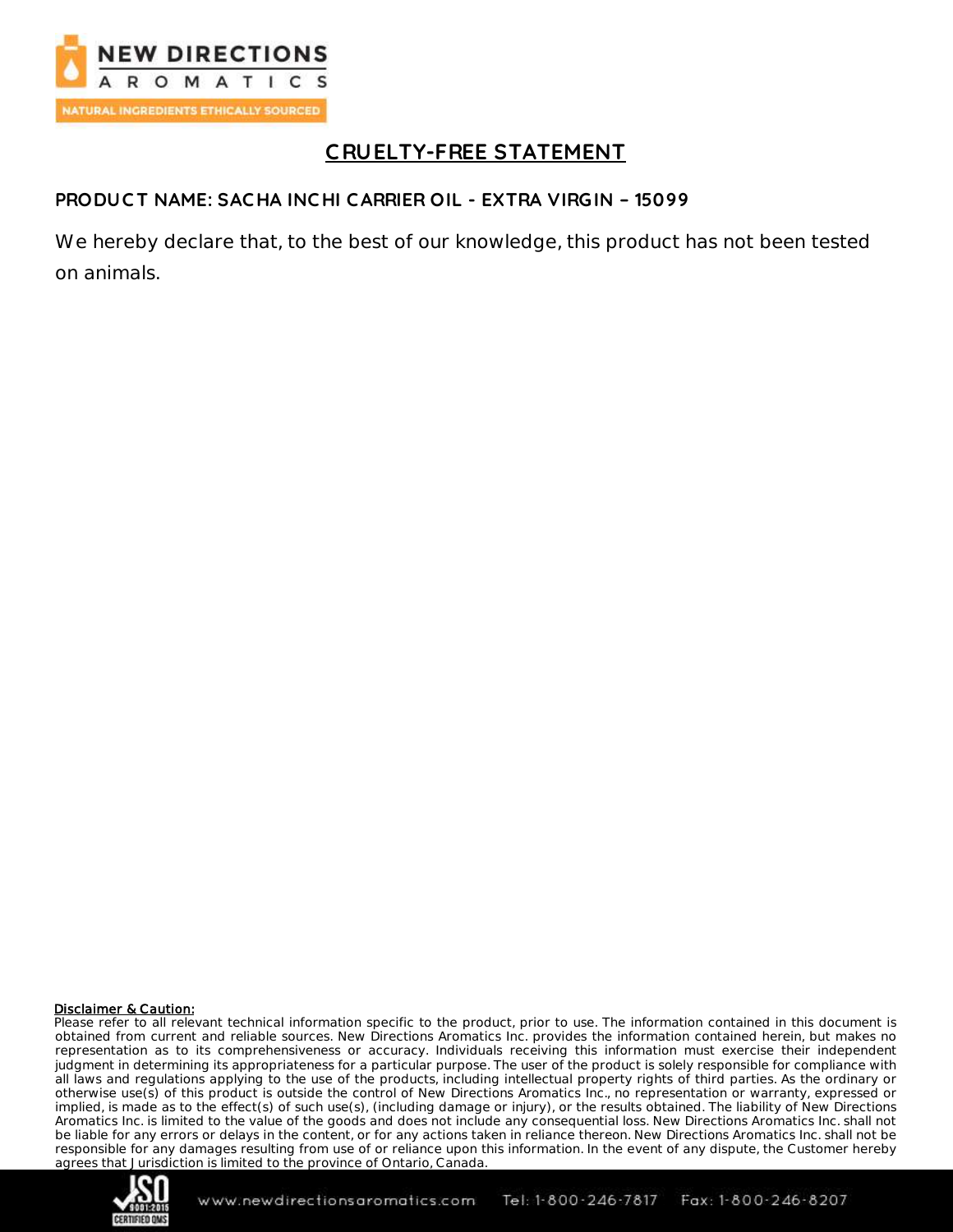

## **KOSHER STATEMENT**

#### **PRODUC T NAME: SAC HA INC HI CARRIER OIL - EXTRA VIRGIN – 15099**

We hereby confirm that this product has been certified to Kosher standards.

#### Disclaimer & Caution:

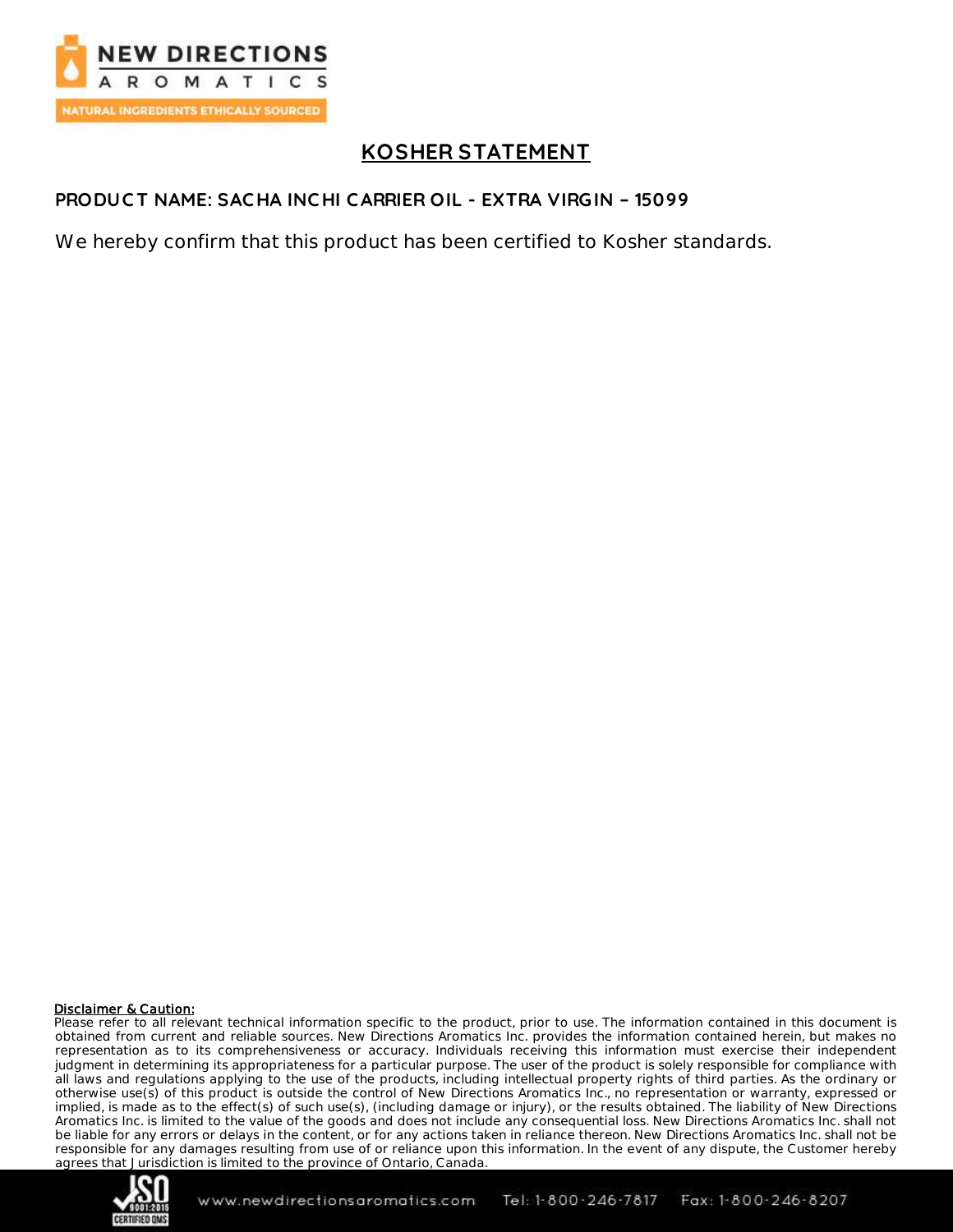

# **VEGAN STATEMENT**

#### **PRODUC T NAME: SAC HA INC HI CARRIER OIL - EXTRA VIRGIN – 15099**

We hereby confirm that this product has been certified to Vegan standards.

#### Disclaimer & Caution:

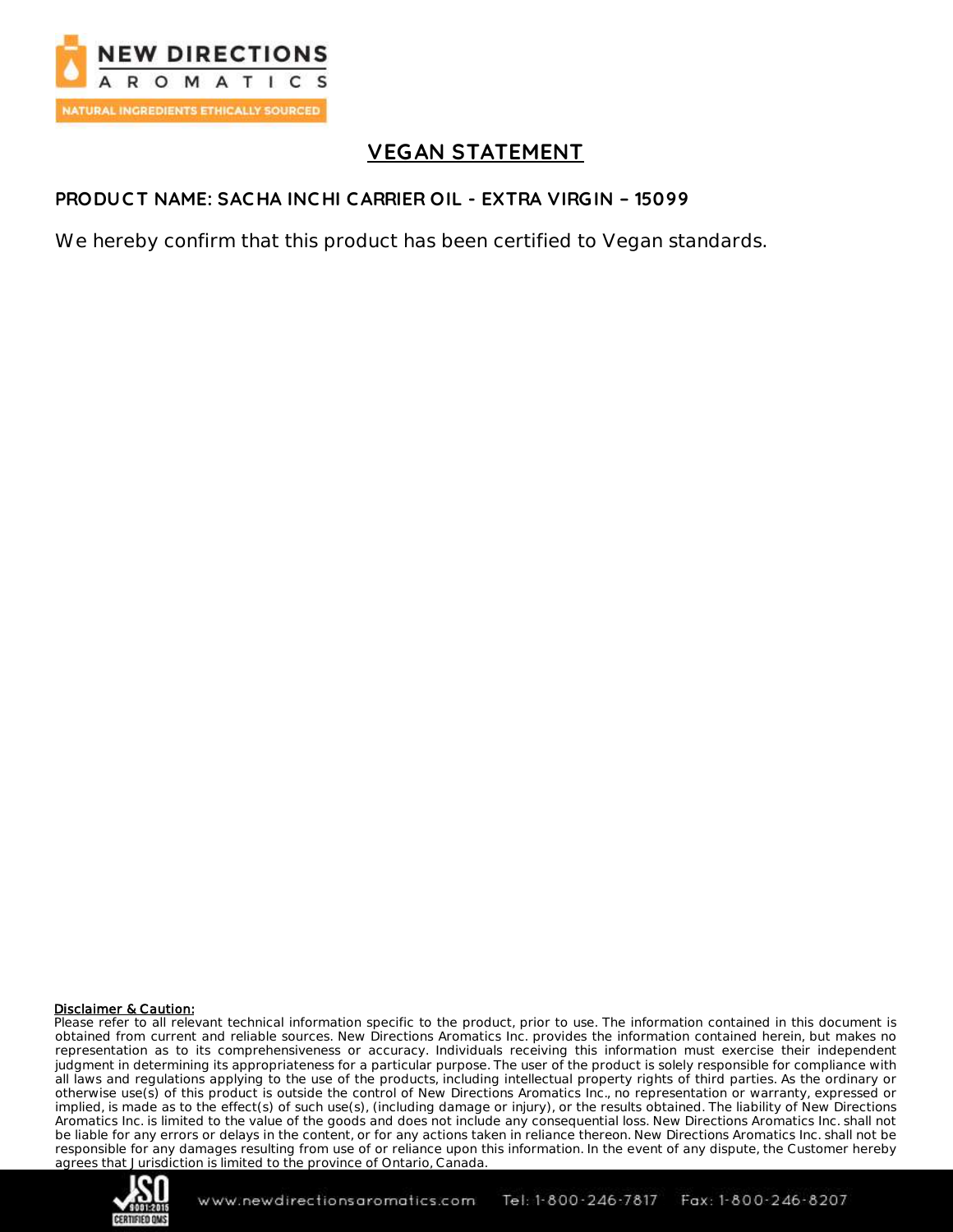

# **CALIFORNIA PROPOSITON 65 STATEMENT**

## **PRODUC T NAME: SAC HA INC HI CARRIER OIL - EXTRA VIRGIN – 15099**

We hereby declare that, to the best of our knowledge, this product does not contain any chemicals or substances listed on California Proposition 65.

#### Disclaimer & Caution: